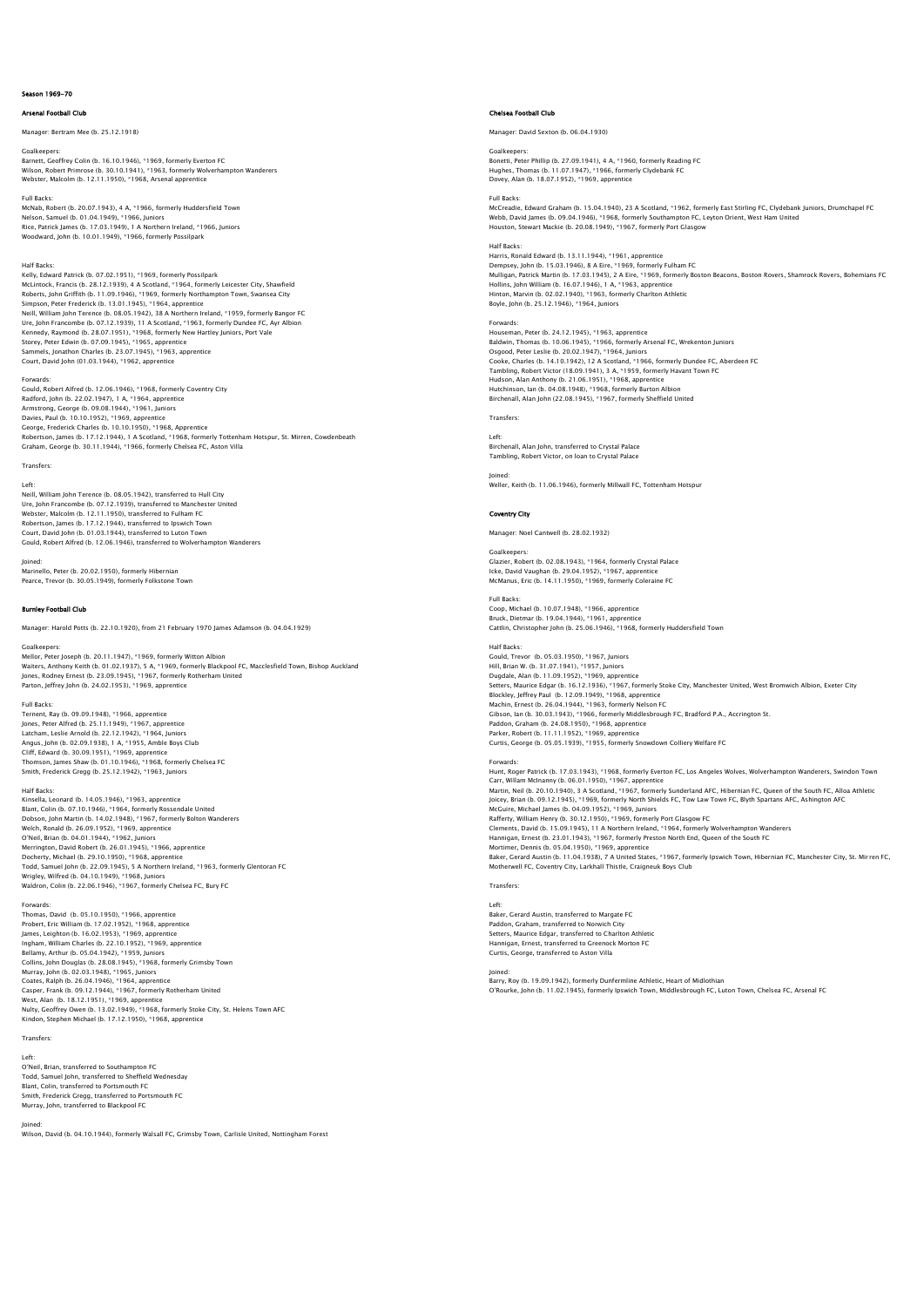### Crystal Palace

Manager: Bertram James Head (b. 06.06.1916)

Goalkeepers: Jackson, John (b. 05.09.1942), \*1964, Juniors Parsons, Frank (b. 29.10.1947), \*1965, Juniors

Full Backs: Sewell, John David (b. 07.07.1936), \*1963, formerly Charlton Athletic Loughlan, John (b. 12.06.1943), \*1968, formerly Greenock Morton FC, Leicester City<br>Blyth, Melvin Bernard (b. 28.07.1944), \*1968, formerly Scunthorpe United, Norwich City<br>Wooldridge, Stephen (b. 18.07.1950), \*1967, apprenti

# Half Backs:

Dawkins, Trevor (b. 11.07.1945), \*1967, formerly West Ham Unite Hoadley, Philipp (b. 06.01.1952), \*1968, apprentice<br>McCormick, John (b. 18.07.1936), \*1965, formerly Aberdeen FC, Third Lanark AC<br>Payne, David (b. 25.04.1947), \*1964, apprentice Vansittart, Thomas (b. 23.01.1950), \*1967, apprentice Oliver, James (b. 28.08.1949), \*1967, apprentice Goldthorpe, Robert (b. 06.12.1950), \*1968, Juniors Jenkins, Ross Anthony (b. 04.11.1951), \*1968, apprentice<br>Thorup, Børge (b. 10.04.1943), 1 A Denmark, \*1969, formerly Hamilton Academical FC, Greenock Morton FC, Brønshøj BK<br>Hoy, Roger E. (b. 06.12.1946), \*1968, formerly To Woodruff, Robert William (b. 09.11.1940), \*1966, formerly Wolverhampton Wanderers, Swindon Town Tomlins, Leonard (b. 16.01.1949), \*1967, Crystale Palace apprentice Brown, Michael J.L. (b. 27.09.1951), \*1969, apprentice

# Forwards:

Kember, Stephen Dennis (b. 08.09.1948), \*1965, apprentice Bartram, Per (b. 01.08.1944), \*1969, formerly Greenock Morton FC, Odense BK<br>Pinkney, Alan (b. 01.01.1947), \*1969, formerly Exeter City, St. Lukes College<br>Taylor, Anthony (b. 06.09.1946), \*1969, formerly Kilmarnock Morton F Leyton Orient, Barking FC

### Transfers:

Left:

Lazarus, Mark, transferred to Leyton Orient Woodruff, Robert William, transferred to Cardiff City Vansittard, Thomas, transferred to Wrexham FC

Joined: Tambling, Robert Victor (18.09.1941), 3 A, formerly Havant Town FC (on loan) Provan, David (b. 11.03.1941), 5 A Scotland, formerly Rangers FC Birchenall, Alan John (22.08.1945), \*1969, formerly Chelsea FC, Sheffield United<br>Wall, Peter (b. 13.09.1944), \*1966, formerly Liverpool FC, Wrexham FC, Shrewsbury Town<br>Scott, James (b. 21.08.1940), 1 A Scotland, formerly N

# Derby County

Manager: Brian Howard Clough (b. 21.03.1935)

Goalkeepers:<br>Boulton, Colin Donald (b. 12.09.1945), \*1964, formerly Gloucester Police, Charlton Kings<br>Green, Leslie (b. 17.10.1941), \*1968, formerly Rochdale AFC, Hartlepool United, Burton Albion, Nuneaton Borough, Hull Ci

Full Backs:<br>Daniel, Peter (b. 22.1.2.1946), \*1965, apprentice<br>Webster, Ronald (b. 21.06.1943), \*1960, Juniors<br>Robson, John Dixon (b. 15.07.1950), \*1969, formerly Durham Schools, Birtley CC<br>Richardson, John (b. 20.04.1945),

Half Backs:<br>Stewart, Arthur (b. 13.01.1942), 6 A Northern Ireland, \*1967, formerly Detroit Cougars, Glentoran FC, Ballymena United<br>Rhodes, Anthony (b. 17.09.1946), \*1964, Juniors<br>Durban, William Alan (b. 07.07.1941), 10 A McFarland, Roy Leslie (b. 05.04.1948), \*1967, formerly Tranmere Rovers Mackay, David Craig (b. 14.11.1934), 22 A Scotland, \*1968, formerly Tottenham Hotspur, Heart of Midlothian

Forwards: Hector, Kevin James (b. 02.11.1944), \*1966, formerly Bradford Park Avenue AFC Wignall, Frank (b. 21.08.1939), 2 A, \*1969, formerly Wolverhampton Wanderers, Nottingham Forest, Everton FC<br>McCovern, John Prescott (b. 28.10.1949), \*1968, formerly Hartlepool United<br>Hinton, Alan Thomas (b. 06.10.1942), 3 Walker, James McIntyre (b. 10.06.1947), \*1968, formerly Northwich Victoria

# Transfers: Joined:

Hennessy, William Terrence (b. 01.09.1942), 28 A Wales, formerly Nottingham Forest, Birmingham City

### Everton Football Club

Manager: Harold Catterick (b. 26.11.1919)

Goalkeepers: West, Gordon (b. 24.04.1943), 3 A, \*1962, formerly Blackpool FC Rankin, Andrew George (b. 11.05.1945), \*1963, Jun

## Full Back

D'Arcy, Frank (b. 08.12.1946), \*1966, apprentice Brown, Alexander Dewar (b. 24.03.1939), \*1963, formerly Partick Thistle Wright, Thomas James (b. 21.10.1944), 6 A, \*1964, Juniors Darracott, Terence (b. 06.10.1950), \*1967, apprentice Seargeant, Steve (b. 02.01.1951), \*1969, apprentice Turner, David (b. 26.12.1948), \*1966, apprentice

# Half Backs:

Harvey, James Colin (b. 16.11.1944), \*1963, apprentice Clarke, Ambrose (b. 10.09.1945), \*1964, apprentice Hurst, John (b. 02.06.1947), \*1964, apprentice Jackson, Thomas (b. 03.11.1946), 4 A Northern Ireland, \*1967, formerly Detroit Cougars, Glentoran FC Kendall, Howard (b. 22.05.1946), \*1967, formerly Preston North End Humphreys, Gerald (b. 14.01.1946), \*1965, apprentice Labone, Brian Leslie (b. 23.01.1940), 18 A, \*1958, Juniors Kenyon, Roger (b. 04.01.1949), \*1967, apprentice

Forwards: Husband, James (b. 15.10.1947), \*1964, apprentice Morrissey, John (b. 18.04.1940), \*1962, formerly Liverpool FC Ball, Alan James (b. 12.05.1945), 35 A, \*1966, formerly Blackpool FC, Ashton United Jones, Gary Kenneth (b. 05.01.1951), \*1968, Juniors Melledew, Steven (b. 28.11.1945), \*1966, formerly Rochdale FC, Whipp & Bourne Royle, Joseph (b. 08.04.1949), \*1966, apprentice Whittle, Alan (b. 10.03.1950), \*1967, apprentice Johnson, David Edward (b. 23.10.1951), \*1969, apprentice

Transfers:

Left: Humphreys, Gerald, transferred to Crystal Palace

Joined:

Newton, Keith Robert (b. 23.06.1941), 19 A, \*1969, formerly Blackburn Rovers

## Ipswich Town

Manager: Robert William Robson (b. 18.02.1933)

Goalkeepers: Best, David (b. 06.09.1943), \*1968, formerly Oldham Athletic, AFC Bournemouth Sivell, Laurence (b. 08.02.1951), \*1969, apprentice Bugg, Alec (b. 27.11.1948), \*1968, Juniors

## Full Backs:

Carroll, Thomas (b. 18.08.1942), 4 A Eire, \*1966, formerly Cambridge City, Shelbourne FC Hammond, Geoff (b. 24.03.1950), \*1969, Juniors McNeil, Michael (b. 07.02.1940), 9 A, \*1964, formerly Middlesbrough FC Mills, Michael Dennis (b. 04.01.1949), \*1966, formerly Portsmouth FC Harper, Colin George (b. 25.07.1946), \*1965, Juniors<br>Hill, Michael Richard (b. 03.12.1947), \*1969, formerly Sheffield United, Bethesda Athletic<br>Stacey, Stephen (b. 27.08.1944), \*1969, formerly Wrexham FC, Bristol City<br>Wood Celtic FC

Half Backs:<br>Jefferson, Derek David (b. 05.09.1948), \*1966, apprentice<br>Bell, Robert Charles (b. 26.10.1950), \*1968, formerly Mansfield Town<br>Morris, Peter John (b. 08.11.1943), \*1968, formerly Mansfield Town Baxter, William Alexander (b. 23.04.1939), \*1960, formerly Broxburn Athletic Barnard, Christopher Leslie (b. 01.08.1947), \*1966, formerly Southend United

## Forwards:

Lambert, Michael Arnold (b. 20.05.1950), \*1968, formerly Newmarket Town Hunt, Robert Rex (b. 01.10.1942), \*1968, formerly Millwall FC, Northampton FC, Colchester United Collard, lan (b. 31.08.1947), \*1969, formerly West Bromwich Albion<br>Brogan, Frank Anthony (b. 03.08.1942), \*1964, formerly Celtic FC<br>Woods, Clive R. (b. 18.12.1947), \*1969, formerly Gothic<br>Wige, Ron (b. 18.05.1949), \*1967, Whymark, Trevor John (b. 04.05.1950), \*1969, formerly Diss Town<br>Viljoen, Colin (b. 20.06.1948), \*1966, formerly Johannesburg Rangers<br>O'Rourke, John (b. 11.02.1945), \*1967, formerly Middlesbrough FC, Luton Town, Chelsea FC,

# Transfers:

Left: O'Rourke, John, transferred to Coventry City Woods, Charles Morgan Parkinson, transferred to Watford FC<br>Wigg, Ron, transferred to Watford FC<br>Wosahlo, Roger, transferred to South Africa<br>Hill, Michael Richard, transferred to South Africa

Joined:<br>Clarke, Frank James (b. 15.07.1942), formerly Queens Park Rangers, Shrewsbury Town, Willenhall Town<br>Robertson, James (b. 17.12.1944), 1 A Scotland, formerly Arsenal FC, Tottenham Hotspur, St. Mirren FC, Cowdenbeath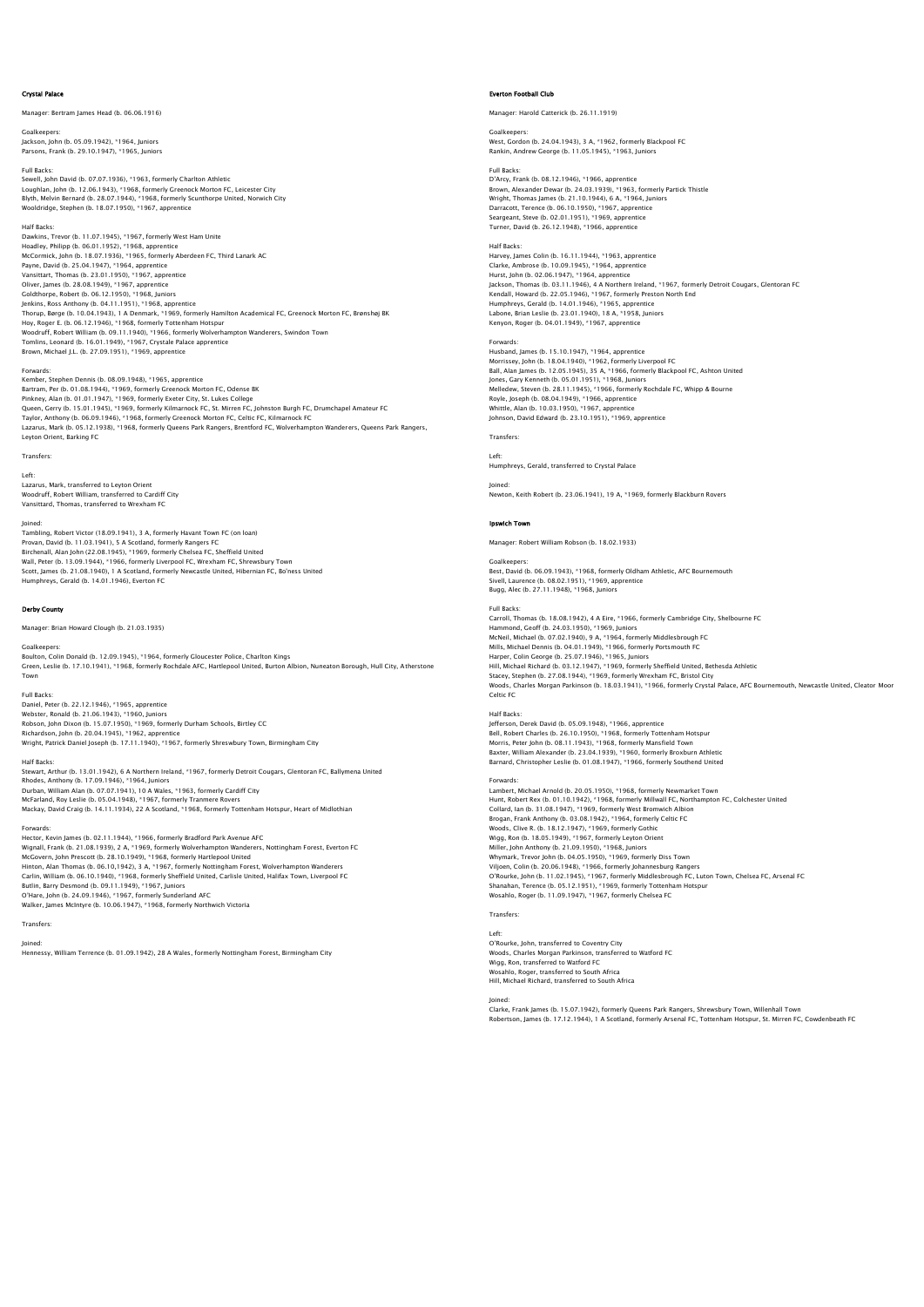### Leeds United

Manager: Donald George Revie (b. 10.07.1927)

Goalkeepers: Harvey, David (b. 07.02.1948), \*1965, Juniors Sprake, Gareth (b. 03.04.1945), 15 A Wales, \*1962, apprentice

Full Backs: Cooper, Terence (b. 12.07.1944), 4 A, \*1962, apprentice Reaney, Paul (b. 22.10.1944), 1 A, \*1962, Juniors Madeley, Paul Edward (b. 20.09.1944), \*1963, formerly Farsley Celtic Davey, Nigel (b. 20.06.1946), \*1964, Juniors

Half Backs: Hunter, Norman (b. 29.10.1943), 12 A, \*1962, Juniors Lumsden, James (b. 07.11.1947), \*1966, Juniors Bremner, William John (b. 09.12.1942), 20 A Scotland, \*1959, Juniors Charlton, John (b. 08.05.1935), 31 A, \*1952, Juniors Kennedy, David (b. 30.11.1950), \*1968, apprentice Yorath, Terence Charles (b. 27.03.1950), \*1967, apprentice

Forwards:<br>Lorimer, Peter Patrick (b. 14.12.1946), \*1963, Juniors<br>Johanneson, Albert Louis (b. 13.03.1940), \*1961, formerly Germiston Coloured School, Germiston Colliers<br>O'Grady, Michael (b. 11.10.1942), 2 A, \*1966, formerl Bates, Michael (b. 19.09.1947), \*1964, apprentice Gray, Edwin (b. 17.01.1948), 2 A Scotland, \*1965, Juniors Giles, Michael John (b. 06.11.1940), 28 A Eire, \*1963, formerly Manchester United, Home Farm FC, Stella Maris FC Jones, Michael David (b. 24.04.1945), 2 A, \*1967, formerly Sheffield United, Dinnington Miners Welfare Peterson, Paul (b. 22.12.1949), \*1969, apprentice Clarke, Allan John (b. 13.07.1946), \*1969, formerly Leicester City, Fulham FC, Walsall FC Hibbitt, Terence Arthur (b. 01.12.1947), \*1963, Juniors Belfitt, Roderick Michael (b. 30.10.1945), \*1964, formerly Arsenal FC Galvin, Chris (b. 24.11.1951), \*1968, apprentice Malt, Robert (b. 04.11.1951), \*1968, apprentice

Transfers:

Left:

Johanneson, Albert Louis, transferred to York City O'Grady, Michael, transferred to Wolverhampton Wanderers

Joined: Faulkner, John (b. 10.03.1948), formerly Sutton United, Cray Wanderers

### Liverpool Football Club

Manager: William Shankly (b. 02.09.1913)

### Goalkeepers:

Clemence, Raymond Neal (b. 05.08.1948), \*1967, formerly Scunthorpe United, Notts County Lawrence, Thomas Johnstone (b. 14.05.1940), 3 A Scotland, \*1957, formerly Warrington Town FC<br>Lloyd, Grahame (b. 10.01.1951), \*1968, apprentice<br>Dando, Philipp (b. 08.06.1952), \*1969, Juniors

## Full Backs:

Wall, Peter (b. 13.09.1944), \*1966, formerly Wrexham FC Hughes, Emlyn Walter (b. 28.08.1947), \*1967, formerly Blackpool FC, Barrow AFC<br>Lawler, Christopher (b. 20.10.1943), \*1960, Juniors<br>Webb, John (b. 10.02.1952), \*1969, apprentice<br>Flood, Edward (b. 19.11.1952), \*1969, apprent

Half Backs:<br>Evans, Roy O. (b. 04.10.1948), \*1965, apprentice<br>McLaughlin, John (b. 25.02.1952), \*1969, apprentice<br>Yeats, Ronald (b. 15.11.1937), 2 A Scotland, \*1961, formerly Dundee United, Aberdeen Lads Club<br>Stronq, Geoffr Smith, Thomas (b. 05.04.1945), \*1962, apprentice<br>Lindsay, Alexander (b. 27.02.1948), \*1969, formerly Bury FC<br>Rylands, David (b. 07.03.1953), \*1969, apprentice<br>Ross, lan (b. 26.11.1947), \*1966, formerly Clasgow District Sch

Forwards:<br>Heighway, Stephen Derek (b. 25.11.1947), \*1969, formerly Skelmersdale United<br>Peplow, Steven (b. 08.01.1949), \*1966, apprentice<br>Graham, Robert (b. 22.11.1944), \*1964, formerly Motherwell Bridge Works<br>Boersma, Phil Evans, Alun William (b. 30.04.1949), \*1968, formerly Los Angeles Wolves, Wolverhampton Wanderers<br>Callaghan, Ian Robert (b. 10.04.1942), 2 A, \*1960, Juniors<br>St. John, Ian (b. 07.06.1938), 31 A Scotland, \*1961, formerly Moth Hall, Brian William (b. 22.01.1946), \*1968, formerly Manchester University<br>Livermore, Douglas (b. 27.12.1947), \*1965, formerly Bolton Wanderers<br>Thompson, Peter (b. 27.11.1942), 15 A, \*1969, formerly Preston North End

Transfers:

Left: Hunt, Roger, transferred to Bolton Wanderers Wall, Peter, transferred to Crystal Palace

Joined: Whitham, John (b. 08.12.1946), formerly Sheffield United, Holy Trinity FC

# Manchester City

Manager: Joseph Mercer (b. 09.08.1914)

Goalkeepers: Corrigan, Joseph Thomas (b. 18.11.1948), \*1967, Manchester City apprentice Mulhearn, Kenneth John (b. 16.10.1945), \*1967, formerly Stockport County, Everton FC Dowd, Henry William (b. 04.07.1938), \*1961, formerly ICI Blackley

### Full Backs:

Book, Anthony Keith (b. 04.09.1934), \*1966, formerly Plymouth Argyle, Toronto City, Bath City, From Town, Royal Army Medical Corps, Peasedown Miners Pardoe, Glyn (b. 01.06.1946), \*1962, formerly Mid-Cheshire Boys<br>Mann, Arthur Fraser (b. 23.01.1948), \*1968, formerly Heart of Midlothian<br>Donachie, William (b. 05.10.1951), \*1968, Juniors<br>Connor, David (b. 27.10.1945), \*196

### Half Backs:

Doyle, Michael (b. 25.11.1946), \*1965, formerly Stockport Boys Heslop, George (b. 01.07.1940), \*1965, formerly Everton FC, Newcastle United Towers, Mark Anthony (b. 13.04.1952), \*1968, apprentice Oakes, Alan Arthur (b. 07.09.1942), \*1959, Juniors Jeffries, Derek (b. 22.03.1951), \*1968, apprentice Booth, Thomas (b. 09.11.1949), \*1967, Juniors Mundy, H. James (b. 02.09.1948), \*1968, formerly Ashland Rovers

Forwards:

Bowles, Stanley (b. 24.12.1948), \*1967, apprentice Carrodus, Frank (b. 31.05.1949), \*1969, formerly Altrincham Lee, Francis Henry (b. 29.04.1944), 7 A, \*1967, formerly Bolton Wanderers Bell, Colin (b. 26.02.1946), 7 A, \*1966, formerly Bury FC, Horden Colliery Welfare Juniors Young, Neil James (b. 17.02.1944), \*1961, apprentice Summerbee, Michael (b. 15.12.1942), 3 A, \*1965, formerly Swindon Town Bowyer, Ian (b. 06.06.1951), \*1968, apprentice Coleman, Anthony George (b. 02.05.1945), \*1967, formerly Doncaster Rovers, Bangor City, Preston North End, Tranmere Rovers, Ellesmere Port Town, Stoke City Owen, Robert (b. 17.10.1947), \*1968, formerly Bury FC Glennon, Christopher (b. 29.10.1949), \*1968, apprentice

# Transfers:

Left: Coleman, Anthony George, transferred to Sheffield Wednesday Owen, Robert, transferred to Carlisle United Dowd, Henry William, on loan to Stoke City

Joined: Hill, Frederick (b. 17.01.1940), 2 A, formerly Halifax Town, Bolton Wanderers

# Manchester United

Manager: Wilfred McGuinness (b. 25.10.1937)

### Goalk

Stepney, Alexander Cyril (b. 18.09.1942), 1 A, \*1966, formerly Chelsea FC, Millwall FC, Tooting & Mitcham United Rimmer, John James (b. 10.02.1948), \*1965, apprentice Connaughton, Patrick John (b. 23.09.1949), \*1966, apprentice

### Full Backs:

Brennan, Seamus Anthony (b. 06.05.1937), 11 A Eire, \*1957, Juniors<br>Edwards, Paul Francis (b. 07.10.1947), \*1969, Juniors<br>Dunne, Anthony Peter (b. 24.07.1941), 20 A Eire, \*1960, formerly Shelbourne FC Donald, Ian Richard (b. 28.11.1951), \*1969, Junior Lewis, Kevin (b. 25.09.1952), \*1969, appren

# Half Backs:

Fitzpatrick, John Herbert Norton (b. 18.08.1946), \*1964, Juniors Stiles, Norbert Peter (b. 18.05.1942), 26 A, \*1960, Juniors Crerand, Patrick Timothy (b. 19.02.1939), 16 A Scotland, \*1963, formerly Celtic FC, Duntocher Hibernian<br>Greenhoff, Brian (b. 28.04.1953), \*1969, apprentice<br>Burns, Francis (b. 17.10.1948), \*1965, Juniors<br>O'Neil, Thomas Patr James, Steven Robert (b. 29.11.1949), \*1966, apprentice Sadler, David (b. 05.02.1946), 2 A, \*1963, formerly Maidstone United Watson, William (b. 04.12.1949), \*1966, Juniors Young, Eric R. (b. 26.11.1952), \*1969, apprentice

Forwards:<br>Kidd. Brian (b. 29.05.1949). \*1967. apprentice Kidd, Brian (b. 29.05.1949), \*1967, apprentice<br>Law, Denis (b. 24.02.1940), 42 A Scotland, \*1962, formerly Torino FC, Manchester City, Huddersfield Town<br>Givens, Daniel Joseph (b. 09.08.1949), 2 A Eire, \*1968, apprentice<br>Ast Gowling, Alan Edwin (b. 16.03.1949), \*1966, formerly Manchester University<br>Morgan, William (b. 02.10.1944), 1 A Scotland, \*1968, formerly Burnley FC<br>Whelan, Anthony (b. 20.11.1952), \*1969, apprentice<br>Young, Anthony (b. 24.

# Transfers:

Left: Givens, Daniel Joseph, transferred to Luton Town Brennan, Seamus Anthony, transferred to Waterford United

Joined: Ure, John Francombe (b. 07.12.1939), 11 A Scotland, \*1969, formerly Arsenal FC, Dundee FC, Ayr Albion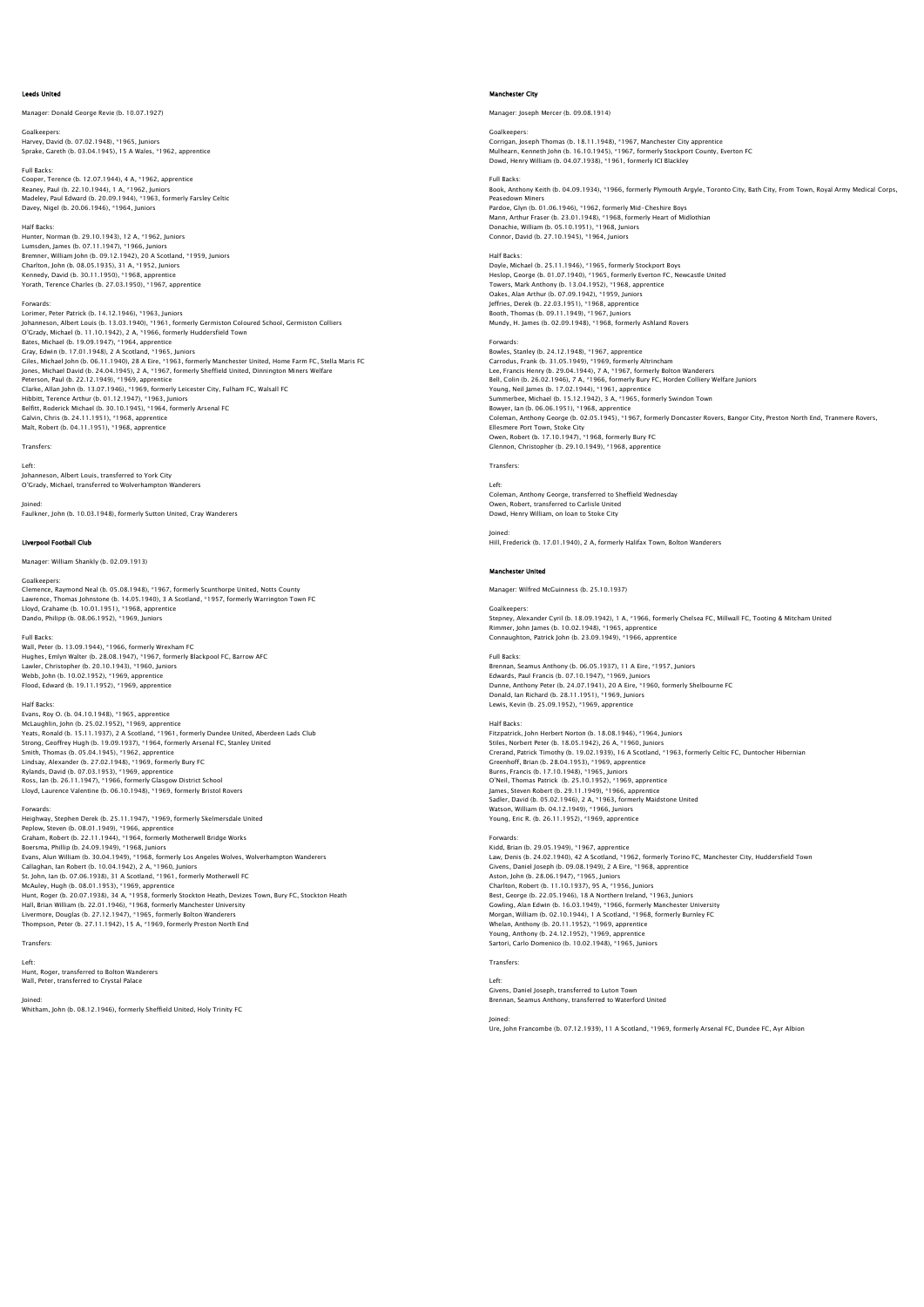### Newcastle United

## Manager: Joseph Harvey (b. 11.06.1918)

Goalkeepers:

McFaul, William Stewart (b. 10.01.1943), 1 A Northern Ireland, \*1966, formerly Linfield FC Burleigh, Martin (b. 02.02.1951), \*1968, formerly Willington FC Hope, John W.M. (b. 30.03.1949), \*1968, formerly Darlington FC

Full Backs:

Clark, Frank (b. 09.09.1943), † 1962, formerly Crook Town<br>Craig, David (b. 08.06.1944), 7 A Northern Ireland, \*1962, apprentice<br>Guthrie, Ronald George (b. 19.04.1944), \*1963, Juniors<br>Ellison, Raymond (b. 31.12.1950), \*1968 Kennedy, Keith (b. 05.03.1952), \*1969, apprentice

Half Backs:<br>McNamee, John (b. 11.06.1941), \*1966, formerly Hibernian FC, Celtic FC, Bellshill Athletic<br>Young, David (b. 12.11.1945), \*1969, Juniors<br>Burton, Alwyn Derek (b. 11.09.1941), 8 A Wales, \*1963, formerly Norwich Ci Moncur, Robert (b. 19.01.1945), 1 A Scotland, \*1962, apprentice<br>Elliott, David (b. 10.02.1945), \*1966, formerly Sunderland AFC<br>Cowan, John (b. 08.01.1949), \*1967, formerly Crusaders FC<br>Gialg, Thomas (b. 13.12.1949), \*1969,

## Forwards:

Foggon, Alan (b. 23.02.1950), \*1967, apprentice<br>Smith, James (b. 20.0.1.1947), 1 A Scotland, \*1969, formerly Aberdeen FC<br>Davies, Ronald Wyn (b. 20.03.1942), 23 A Wales, \*1966, formerly Bolton Wanderers, Wrexham FC, Caernar Llanberis Thomson, James A. (b. 28.06.1948), \*1968, formerly Petershill Dyson, Keith (b. 10.02.1950), \*1968, Juniors<br>Sinclair, John Evans Wright (b. 21.07.1943), 1 A Scotland, \*1968, formerly Leicester City, Dunfermline Athletic<br>Arentoft, Preben (b. 01.11.1942), 4 A Denmark, \*1968, formerly Gr Duffy, Alan (b. 20.12.1949), \*1969, apprentice<br>Scott, James (b. 21.08.1940), 1 A Scotland, \*1967, formerly Hibernian FC, Bo'ness United<br>Hindson, Gordon (b. 08.01.1950), \*1969, Juniors

Transfers:

### Left:

Duffy, Alan, transferred to Bright & Hove Albion Scott, James, transferred to Crystal Palace Sinclair, John Evans Wright, transferred to Sheffield Wednesday

Joined: Ford, David (b. 02.03.1945), formerly Sheffield Wednesday Mitchell, Ian (b. 09.05.1946), formerly Dundee United, Woodburn Athletic

## Nottingham Forest

Manager: Matthew Muirhead Gillies (b. 12.08.1921)

Goalkeepers: Hill, Alan (b. 03.11.1943), \*1969, formerly Rotherham United, Barnsley FC Hulme, Eric (b. 14.01.1949), \*1969, formerly Spennymoor United Grummitt, Peter (b. 19.08.1942), \*1960, formerly Bourne Town

Full Backs: Hindley, Peter (b. 19.05.1944), \*1962, Juniors Winfield, John (b. 28.02.1943), \*1960, Juniors Brindley, John C. (b. 29.01.1947), \*1966, Juniors Harris, Leonard J. (b. 29.05.1949), \*1968, Juniors Bridgett, Raymond (b. 05.04.1947), \*1967, Juniors

Half Backs:

Chapman, Robert Dennis (b. 18.08.1946), \*1964, Juniors Piekalnietis, John (b. 23.09.1951), \*1969, Juniors O'Kane, William (b. 17.06.1948), \*1968, formerly Derry City McKinlay, Robert (b. 10.10.1932), \*1951, formerly Bowhill Rovers Hennessey, William Terrence (b. 01.09.1942), 28 A Wales, formerly Birmingham City Newton, Henry (b. 18.02.1944), \*1963, Juniors Cottam, John Edward (b. 05.06.1950), \*1968, apprentice Collier, Graham R. (b. 12.09.1952), \*1969, apprentice

Forwards:<br>Hilley, David (b. 20.12.1938), \*1967, formerly Newcastle United, Third Lanark AC, Jordanhill TC<br>Lyons, Barry (b. 14.03.1945), \*1966, formerly Rotherham United<br>McKenzie, Duncan (b. 10.06.1950), \*1969, Juniors<br>McCa Buckley, Alan Peter (b. 20.04.1951), \*1967, apprenice<br>Richardson, Paul (b. 25.10.1949), \*1969, apprenice<br>Storey-Moore, Ian (b. 17.01.1945), \*1962, formerly Scunthorpe FC<br>Barnwell, John (b. 24.12.1938), \*1966, funniors<br>Hall

Transfers:

Left: McKenzie, Duncan, on loan to Macclesfield Town Barnwell, John, transferred to Sheffield United Brindley, John William, transferred to Notts County<br>Grummitt, Peter, transferred to Sheffield Wednesday<br>Hall, Colin, transferred to Bradford City<br>Hennessy, William Terrence, transferred to Derby County

Joined:<br>Barron, James (b. 13.10.1943), formerly Oxford United, Chelsea FC, Wolverhampton Wanderers, Newcastle West End FC<br>Cormack, Peter Barr (b. 17.07.1946), 1 A Scotland, formerly Toronto City, Hibernian FC<br>Hollins, Davi

## Sheffield Wednesday

Manager: Daniel Williams (b. 20.11.1924)

Goalkeepers: Springett, Peter (b. 08.05.1946) \*1967, formerly Queens Park Rangers Wicks, Peter (b. 01.01.1948), \*1964, apprentice

Full Backs: Megson, Donald Harold (b. 12.06.1936), \*1957, Juniors Smith, Wilfred Samuel (b. 03.09.1946), \*1963, apprentice Burton, Kenneth (b. 11.02.1950), \*1968, appr Branfoot, Ian Grant (b. 26.01.1947), \*1965, formerly Gateshead FC

### Half Backs:

Prophett, Colin George (b. 08.03.1947), \*1969, formerly Crewe Alexandra Young, Gerald Morton (b. 01.10.1936), 1 A, \*1955, formerly Hebburn Argyle<br>Craig, Thomas Brooks (b. 21.11.1950), \*1968, formerly Aberdeen FC<br>Ellis, Samuel (b. 12.09.1946), \*1964, formerly Smiths Manchester Johnson, Kevin Peter (b. 29.08.1952), \*1969, apprentice Thompson, W. Allan (b. 20.01.1952), \*1969, apprentice Mobley, Vic (b. 11.10.1943), \*1961, Juniors

# Forwards:

rorwarus.<br>Prendergast, Michael John (b. 24.11.1950), \*1967, formerly Yorkshire Boys, Don & Dearne Boys Pugh, John Graham (b. 12.02.1948), \*1965, apprentice Potts, Eric Thomas (b. 16.03.1950), \*1969, formerly Oswestry Town Sunley, David (b. 06.02.1952), \*1969, apprentice<br>Warboys, Alan (b. 18.04.1949), \*1968, formerly Doncaster Rovers<br>Lawson, William (b. 28.11.1947), \*1969, formerly Brechin City<br>Downes, Steven (b. 02.12.1949), \*1969, formerly Irvine, Archibald (b. 25.06.1946), \*1968, formerly Coatbridge<br>Rovers, Bangor City, Preston North End, Tranmere Rovers, Ellesmere Port Town, Stoke City<br>Fantham, John (b. 06.02.1939), 1 A, \*1957, Juniors<br>Ford, David (b. 02.0 Eustace, Peter (b. 31.07.1944), \*1962, apprentice Woodall, Brian (b. 06.06.1948), \*1967, apprentice Prudham, Charles Edward (b. 12.04.1952), \*1969, Juniors

### **Transfer**

# Left: Mobley, Vic, transferred to Queens Park Rangers

Branfoot, Ian Grant, transferred to Doncaster Rovers Whitham, John, transferred to Liverpool FC Irvine, Archibald, transferred to Doncaster Rovers Fantham, John, transferred to Rotherham United Ford, David, transferred to Newcastle United Megson, Donald Harold, transferred to Bristol Rovers Eustace, Peter, transferred to West Ham United Wicks, Peter, moved to South Africa Woodall, Brian, transferred to Chester Coleman, Anthony, transferred to Blackpool FC

Joined: Grummitt, Peter (b. 19.08.1942), formerly Nottingham Forest, Bourne Town Wilcockson, Harold (b. 23.07.1943), formerly Doncaster Rovers, Rotherham United Todd, Samuel John (b. 22.09.1945), 5 A Northern Ireland, formerly Burnley FC, Glentoran FC Sinclair, John Evans Wright (b. 21.07.1943), 1 A Scotland, formerly Newcastle United, Leicester City, Dunfermline Athletic Coleman, Anthony George (b. 02.05.1945), formerly Manchester City, Doncaster, Bangor FC

### Southampton Football Club

Manager: Edric Thornton Bates (b. 03.05.1918)

# Goalkeepers:

Martin, Eric (b. 31.03.1946), \*1967, formerly Dunfermline Athletic Gurr, Gerald (b. 20.10.1946), \*1966, formerly Guildford City

Full Backs: Kirkup, Joseph (b. 17.12.1939), \*1967, formerly Chelsea FC, West Ham United Hollywood, Dennis Fallen (b. 03.11.1944), \*1962, apprentice Fry, Roger (b. 18.08.1948), \*1967, formerly Vosper Thorneycroft McCarthy, Robert (b. 02.11.1948), \*1967, apprentice Jones, Kenneth (b. 26.06.1944), \*1965, formerly Bradford P.A., Monkton Colly

Half Backs:<br>Fisher, Hugh Donnelly (b. 09.01.1944), \*1967, formerly Blacknool E. Gowan Bank YC Fisher, Hugh Donnelly (b. 09.01.1944), \*1967, formerly Blackpool F, Gowan Bank YC<br>Walker, David (b. 15.10.1951), \*1965, formerly Burnley FC (b. 1967)<br>Gabriel, James (b. 10.10.1940), 1 A Scotland, \*1967, formerly Everton FC

Kemp, Frederick (b. 27.02.1946), \*1965, formerly Wolverhampton Wanderers Byrne, Anthony Brendan (b. 02.02.1946), \*1966, formerly Millwall FC

## Forwards:

Sydenham, John (b. 15.09.1939), \*1957, formerly CPC Sport Jenkins, Thomas Ernest (b. 02.12.1947), \* 1969, formerly Reading FC, Margate FC, West Ham United, Leyton Orien<br>Saul, Frank Lander (b. 23.08.1943), \* 1968, formerly Tottenham Hotspur, Canvey Island FC<br>Paine, Terence Lionel Stokes, Robert William Thomas (b. 30.01.1951), \*1968, apprentice<br>Channon, Michael Roger (b. 28.11.1948), \*1965, apprentice<br>Judd, Michael (b. 18.06.1948), \*1967, apprentice<br>Thompson, David S. (b. 12.03.1945), \*1966, formerl

# Transfers:

Left: Sydenham, John, transferred to Aldershot FC Saul, Frank Lander, transferred to Queens Park Rangers

Joined:<br>Davie, Alexander Grimmond (b. 10.06.1945), formerly Luton Town, Dallas Tornado, Dundee United, Butterburn YC<br>O'Neill, Brian (b. 04.01.1944), formerly Burnley FC<br>O'Brien, George (b. 22.11.1935), formerly Clydebank F Athletic, Blairhall Colliery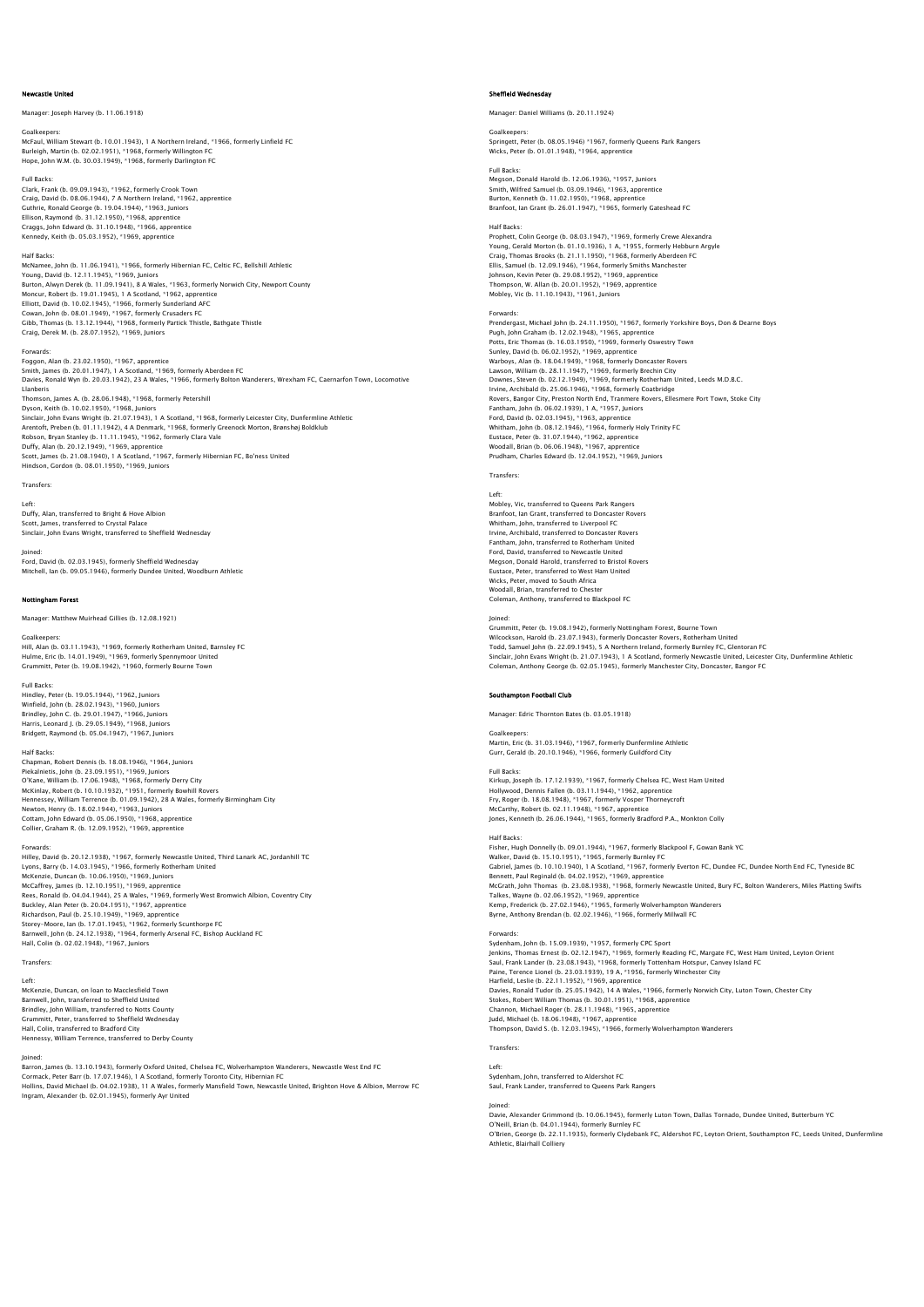### Stoke City

er: Anthony Waddington (b. 09.11.1924)

Goalkeepers: Banks, Gordon (b. 30.12.1937), 51 A, \*1967, formerly Cleveland Stokers, Leicester City, Chesterfield FC Farmer, John (b. 31.08.1947), \*1965, formerly Biddulph FC Smith, Terence Peter (b. 10.06.1951), \*1969, apprentice

Full Backs: Marsh, John (b. 31.05.1948), \*1967, apprentice Pejic, Michael (b. 25.01.1950), \*1968, apprentice<br>Allen, Anthony (b. 27.11.1939), 3 A, \*1957, formerly Stoke Boys Brigade<br>Skeels, Eric Thomas (b. 27.10.1939), \*1959, formerly Stockport County<br>Elder, Alexander Russell (b. 2 Bloor, Michael B. (b. 25.03.1949), \*1967, formerly Newport

Half Backs: Bloor, Alan (b. 16.03.1943), \*1961, Juniors Smith, Dennis (b. 19.11.1947), \*1967, Juniors Stevenson, William (b. 26.10.1939), \*1967, formerly Liverpool FC, Rangers FC, Edina Hearts FC<br>Bernard, Michael (b. 10.10.1948), \*1965, apprentice<br>Lees, Terence (b. 30.06.1952), \*1969, apprentice<br>Jump, Stewart (b. 27.01.195

### Forwards:

Ritchie, John Henry (b. 12.07.1941), \* 1969, formerly Sheffield Wednesday, Stoke City, Kettering Town<br>Eastham, George Edward (b. 23.09.1936), 19 A, \*1966, formerly Arsenal FC, Newcastle United, Ards FC<br>Greenhoff, James (b. Herd, David George (b. 15.04.1934), 5 A Scotland, \*1968, formerly Manchester United, Arsenal FC, Stockport County Worsdale, John (b. 29.10.1948), \*1968, apprentice<br>Dobing, Peter (b. 01.12.1938), \*1963, formerly Manchester City, Blackburn Rovers<br>Haslegrave, Sean Matthew (b. 07.06.1951), \*1969, Juniors<br>Jackson, George (b. 10.02.1952), \*

Transfers:

Joined: Dowd, Henry William (b. 04.07.1938), formerly Manchester City, ICI Blackley

## .<br>Tand Association Football Club

Manager: Alan Winston Brown (b. 26.08.1914)

Goalkeepers: Forster, Derek (b. 19.02.1949), \*1964, apprentice Montgomery, James (b. 09.10.1943), \*1959, Juniors Swinburne, Trevor (b. 20.06.1953), \*1969, formerly Durham School Boys

Full Backs:

Ashurst, Len (b. 10.03.1939), \*1957, formerly Liverpool FC<br>Coleman, Keith (b. 24.05.1951), \*1969, apprentice<br>Harvey, Martin (b. 19.09.1941), 31 A Northern Ireland, \*1959, formerly Boyland FC Irwin, Cecil (b. 08.04.1942), \*1958, Juniors

Half Backs:

Heslop, Brian (b. 04.08.1947), \*1967, formerly Carlisle United McIver, Frederick (b. 14.02.1952), \*1969, apprentice Pitt, Richard (b. 22.10.1951), \*1968, Juniors<br>McCiven, Michael (b. 07.02.1951), \*1969, Juniors<br>Todd, Colin (b. 12.12.1948), \*1966, apprentice<br>Horswill, Michael Frederick (b. 06.03.1953), \*1969, apprentice<br>Chambers, Brian M Palmer, Calvin Ian (b. 21.10.1940), \*1967, formerly Stoke City, Nottingham Forest, Skegness Town Lathan, John (b. 12.04.1952), \*1969, apprentice

### Forwards:

Hughes, William (b. 30.12.1948), \*1966, Juniors Park, Robert (b. 05.01.1952), \*1969, Juniors<br>Harris, Gordon (b. 02.06.1940), 1 A, \*1967, formerly Burnkey FC, Firbeck Colliery<br>Kerr, Robert (b. 16.11.1947), \*1966, Juniors<br>Stuckey, Bruce (b. 19.02.1947), \*1966, Juniors<br>Bak Beesley, Colin (b. 06.10.1951), \*1968, apprentice<br>Tueart, Dennis (b. 27.11.1949), \*1968, Juniors<br>Symm, Colin (b. 26.11.1946), \*1969, formerly Sheffield Wednesday, Gateshead FC<br>Taylor, Richard W. (b. 20.06.1951), \*1967, for

Transfers:

Left: Palmer, Calvin, transferred to Cape Town City

### Tottenham Hotspur

Manager: William Edward Nicholson (b. 26.01.1919)

Goalkeepers: Hancock, Kenneth Paul (b. 25.11.1937), \*1969, formerly Ipswich Town, Port Vale, Stoke City Lee, Terence William George (b. 20.09.1952), \*1969, Juniors<br>Jennings, Patrick Anthony (b. 12.06.1945), 24 A Northern Ireland, \*1964, formerly Watford FC, Newry Town, Shamrock Rovers<br>Daines, Barry Raymond (b. 30.09.1951), \*

# Full Backs:

Cutbush, John (b. 28.06.1949), \*1966, apprentice<br>Kinnear, Joseph Patrick (b. 27.12.1946), 4 A Eire, \*1965, formerly St. Albans City<br>Evans, Raymond Leslie (b. 20.09.1949), \*1967, apprentice<br>Want, Anthony George (b. 13.12.19 Knowles, Cyril Barry (b. 13.07.1944), 4 A, \*1964, formerly Middlesbrough FC, Monckton Colliery Welfare, Hemsworth FC<br>Collins, John Lindsay (b. 21.01.1949), \*1966, apprentice

### Half Backs:

Beal, Phillip (b. 08.01.1945), \*1963, formerly Surrey BC Souness, Graeme James (b. 06.05.1953), \*1969, formerly Tynecastle BC, North Merchiston Mullery, Alan Patrick (b. 23.11.1941), 19 A, \*1964, formerly Fulham FC<br>Dillon, Michael Leslie (b. 29.09.1952), \*1969, apprentice<br>Collins, Peter John (b. 29.11.1948), \*1968, formerly Chelmsford City<br>England, Harold Michael Holder, Phillip (b. 19.01.1952), \*1969, apprentice Naylor, Terence Michael Patrick (b. 05.12.1948), \*1969, formerly Smithfield Market

Forwards:<br>Greaves, James Peter (b. 20.02.1940), 56 A, \*1961, formerly AC Milan, Chelsea FC<br>Gilzean, Alan John (b. 28.10.1938), 17 A Scotland, \*1964, formerly Aldershot FC, Dundee FC, Dundee Violet<br>Morqan, Roqer Ernest (b. Bunkell, Raymond Keith (b. 18.09.1949), \*1967, apprentice Jenkins, David John (b. 02.09.1946), \*1968, formerly Arsenal FC<br>Perryman, Stephen John (b. 21.12.1951), \*1969, apprentice<br>Pratt, John Arthur (b. 06.02.1948), \*1965, Juniors<br>Bond, Dennis Joseph Thomas (b. 17.03.1947), \*1967 Neighbour, James Edward (b. 15.11.1950), \*1966, apprentice<br>Chivers, Martin Harcourt (b. 27.04.1945), \*1968, formerly Southampton FC, CPC Sports<br>Pearce, James William (b. 27.11.1947), \*1965, apprentice<br>Johnson, Neil Joseph Woolcott, Roy (b. 29.07.1946), \*1968, formerly Eton Manor Transfers:

Left: Greaves, James Peter, transferred to West Ham United

Joined: Peters, Martin Stanford (b. 08.11.1943), 29 A, formerly West Ham United

## West Bromwich Albion

Manager: George Alan Ashman (b. 30.05.1928)

### Goalkeepers

Osborne, John (b. 01.12.1940), \*1966, formerly Chesterfield FC, Bolton Wanderers Latchford, Peter William (b. 27.09.1952), \*1969, apprentice Nisbet, Gordon James Mackay (b.18.09.1951), \*1969, Juniors

Full Backs:<br>Merrick, Alan Ronald (b. 20.06.1950). \*1968. apprentice Merrick, Alan Ronald (b. 20.06.1950), \*1968, apprentice<br>Fraser, Douglas (b. 08.12.1941), 2 A Scotland, \*1963, formerly Aberdeen FC, Blantyre Celtic, Eaglesham Amateurs<br>Williams, Graham Evan (b. 02.04.1938), 25 A Wales, \*19

# Half Backs:

Talbut, John (b. 20.10.1940), \*1966, formerly Burnley FC<br>Potter, Ronald (b. 05.12.1948), \*1968, apprentice<br>Glover, Alan (21.10.1950), \*1969, formerly Queens Park Rangers<br>Kaye, John (b. 03.03.1940), \*1963, formerly Scunthor Brown, Anthony (b. 03.10.1945), \*1963, apprentice<br>Holton, James Alan (b. 11.04.1951), \*1968, Juniors<br>Robertson, Alistair Peter (b. 09.09.1952), \*1969, apprentice<br>Woolgar, James Stuart (b. 21.09.1952), \*1969, apprentice

Fowards:<br>Harford, Richard (b. 24.10.1950), \*1967, formerly Drumchapel Amateurs<br>Suggett, Colin (b. 30.12.1948), \*1969, formerly Sunderland AFC<br>Hegan, Daniel (b. 14.06.1943), \*1969, formerly Ipswich Town, Sunderland AFC, Alb Astle, Jeffrey (b. 13.05.1942), 1 A, "1964, formerly Notts County<br>Hope, Robert (b. 28.09.1943), 2 A Scotland, "1960, Juniors<br>Cantello, Len (b. 11.09.1951), "1968, apprentice<br>Johnson, Glen (b. 22.04.1951), "1969, formerly V

Martin, Dennis W. (b. 27.10.1947), \*1967, formerly Kettering Town Reed, Hugh (b. 23.08.1950), \*1968, Juniors

# Transfers:

Left: Krzywicki, Ryszard Lech, transferred to Huddersfield Town Hegan, Daniel, transferred to Wolverhampton Wanderers

### Joined:

Cumbes, James (b. 04.05.1944), formerly Tranmere Rovers, Runcorn FC